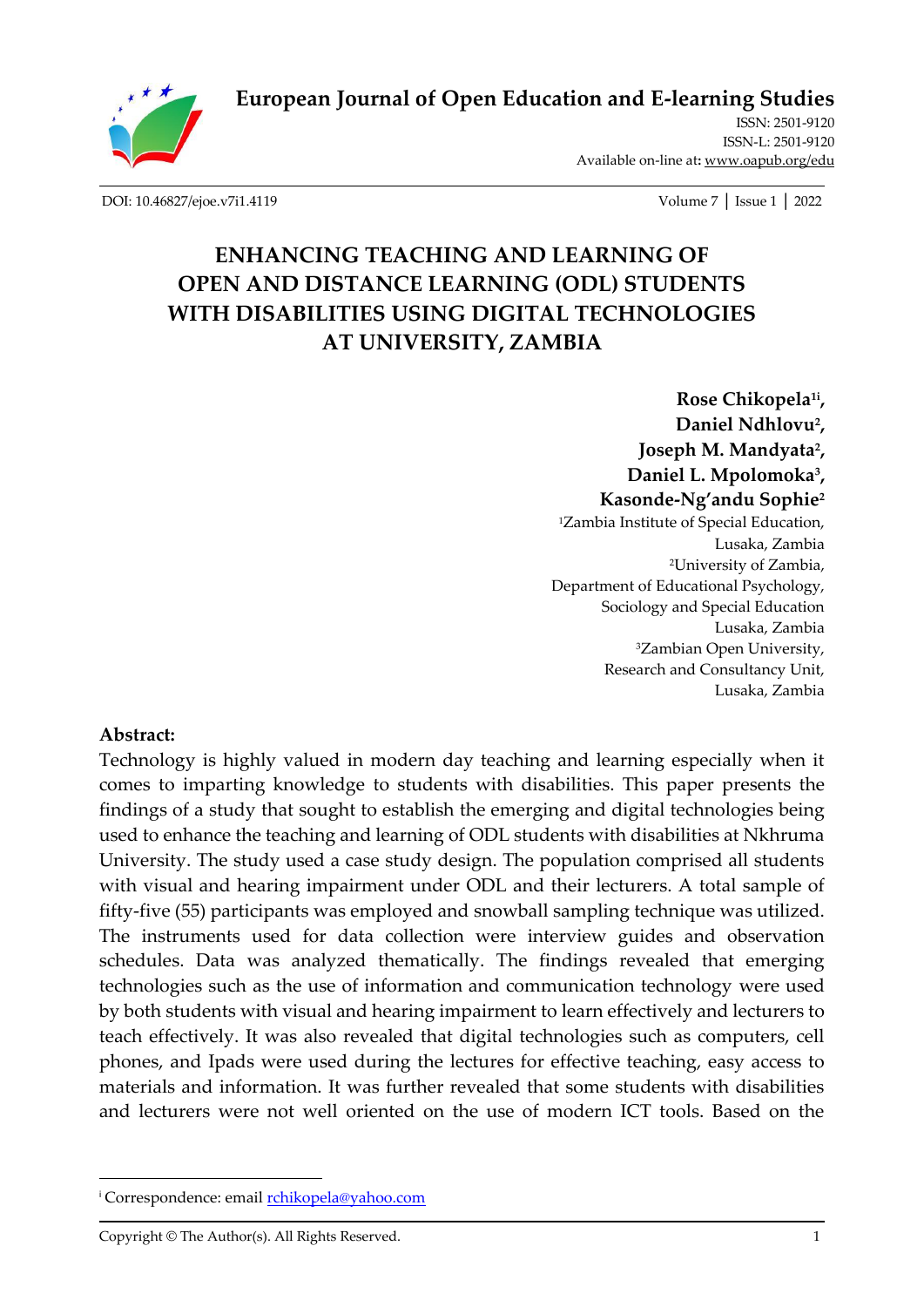findings of the study, it was recommended that the institution conducts technologybiased capacity building workshops for all ODL lecturers.

**Keywords:** digital technology, students with disabilities, learning, teaching, university

#### **1. Introduction**

This paper presents the findings of a study that sought to establish the emerging and digital technologies being used to enhance the teaching and learning of ODL students with disabilities at Nkhruma University. The study is anchored on the assumption that technology is highly valued in modern day teaching and learning especially when it comes to imparting knowledge to students with disabilities.

### **2. Objectives**

- 1. To establish the emerging digital technologies being used during teaching and learning of ODL students with disabilities at the University.
- 2. To ascertain whether the digital technologies being used at the University enhance the teaching and learning of ODL students with disabilities.

#### **3. Literature review**

Technology is one of the areas needed in the education of Open and Distance Learning (ODL) students with disabilities. Information and communication technology (ICT) has the potential to enhance participation in educational activities for (ODL) students with disabilities. ICT has higher quality scientific knowledge and techniques with its present connotation suitable for enhancing the learning needs of students with disabilities. The rationale for the use of information and communication technology (ICT), thrives on the manipulation and communication of information through voice, sound, or images, on computers, computer-based assistive technology, special software, and communication aids, in universities by (ODL) students with disabilities is to prepare all students for participation in the information society (Hakkarainen *et al*., 2000; Lei & Zhao, 2007; Lidström & Hemmingsson, 2014). A study by Massy and Zemsky (1995) revealed that the use of emerging technology brought the change to printing technology from free handwriting, which lasted for a long period of time. It was further observed that the use of information technology-enhanced academic productivity.

It is interesting to learn that teaching using ICT shortens the duration of instruction, keeps interests alive, embodies abstract concepts, provides realistic experiences, and creates more learning desires for students with disabilities. What is more, is that computer training programs help in improving the attention span and learning performance of (ODL) students with disabilities. This therefore positively influences academic skills, language, mathematics, literacy, and competence in these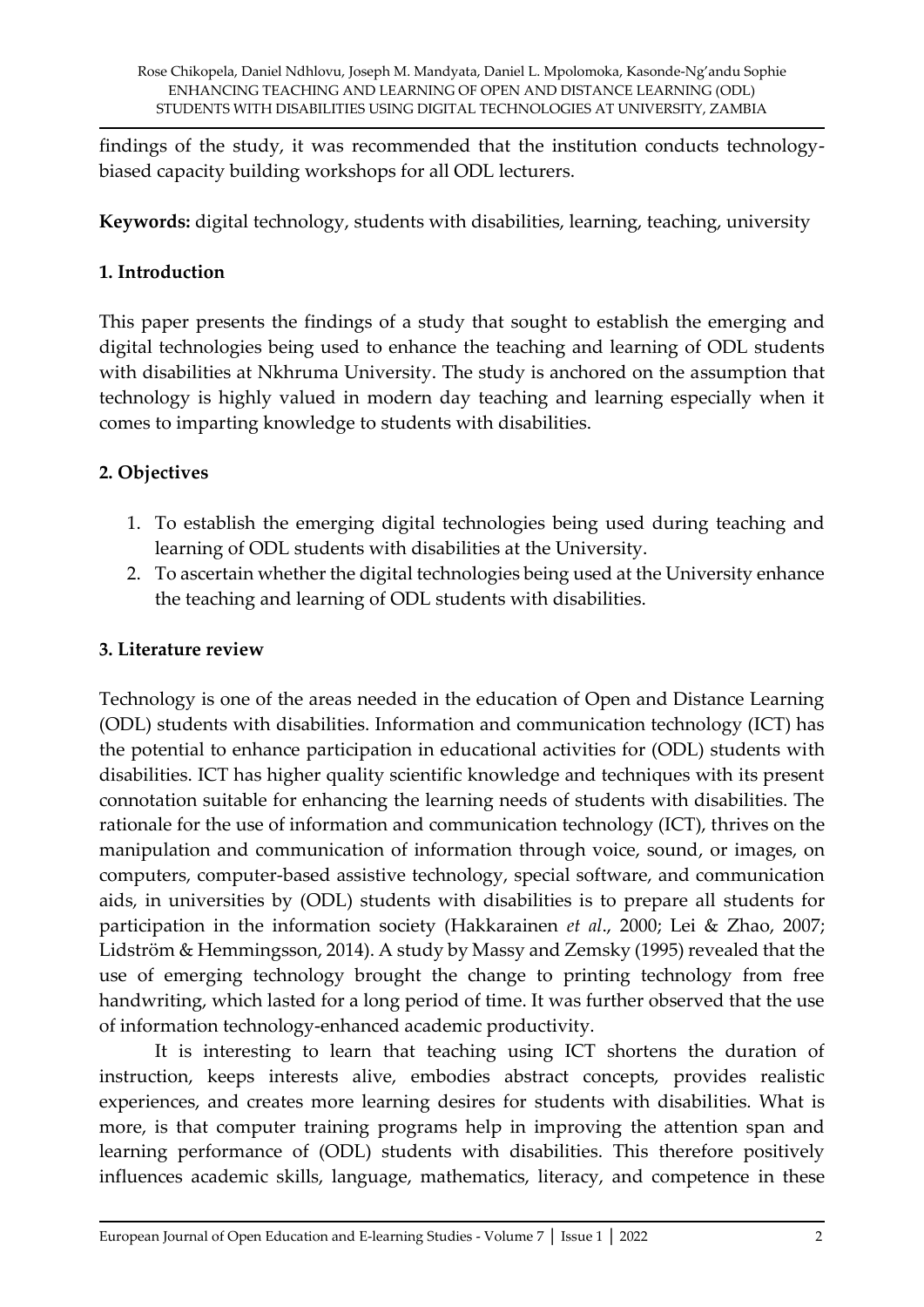students (Brodin & Lindstrand 2004). Computer training programs for general problemsolving skills such as mathematics and literacy skills are also frequently implemented by teachers of students with disabilities. Incorporating ICTs, particularly computers, and the Internet into teaching and learning in education to increase the (ODL) students' "digital skills" has become an important issue in both economically developed and rapidly developing countries (Reed & Lahm, 2004). Computers are being used in improving the academic skills of (ODL) students with disabilities in special education, supporting many areas of development such as hand-eye coordination, small muscle motor skills, imitation, and language development (Lerner *et al*., 1987; Baglama *et al*., 2018; Matimba *et al.*, 2019).

Researchers have emphasised that ICT, as a computer-based assistive technology device (ATD), has the potential to enable (ODL) students with disabilities to participate more fully in everyday activities, by giving them access to the class curriculum (Hasselbring, Glaser, 2000; Brodin & Lindstrand 2004; Desch, Gaebler-Spira, 2008; Matimba *et al.*, 2019). Computer-assisted instruction is a teaching method that consists of an environment in which learning takes place in the computer environment and uses a computer as a tool in teaching a lesson. It has a combination of self-learning principles with computer technology, which strengthens the teaching process and student motivation, which the learners can take advantage of according to their own learning speed. Students who use instructional software are learning how to use computers at their own pace and ability.

The environment also enables individualization of education (Baglama *et al.*, 2018; Aksal, 2011) World Health Organization (WHO) emphasizes the importance of ATD mentioning that ATDs is one strategy that can be used by children with disabilities to improve functioning and minimize the impact of environmental barriers to their participation in everyday life, such as school activities. In Gersten and Baker's (1998) study, the use of technology in training applications has been shown to increase the academic success of learners. Use of software for computer-aided training in special education provides the benefits of individualization and self-improvement, immediate feedback, consistent correction process, repetition without pressure, immediate support, step-by-step training, frequent response by students, motivation, development of motor skills and visual-motor coordination, reduction of difficulties, intensification, psychological satisfaction and active learning of ODL students.

Furthermore, the use of technology in special education makes it easier for teachers to do their job and for individuals who need special education to understand and use the developing technology and to keep up with the innovations, and to ensure that the courses show parallelism with technological developments (Baglama *et al.*, 2018).

One of the innovations that technology has made in the forefront in recent years is Tablet computers. These are mobile communication technologies which include mobile phones, smartphones, and tablets, as well as the use of Personal Digital Assistant (PDA). A study by Taylor (2012) showed that the use of digital and emerging technology enriches and supports lectures, seminars, meetings, and face-to-face tutorials. Tablets were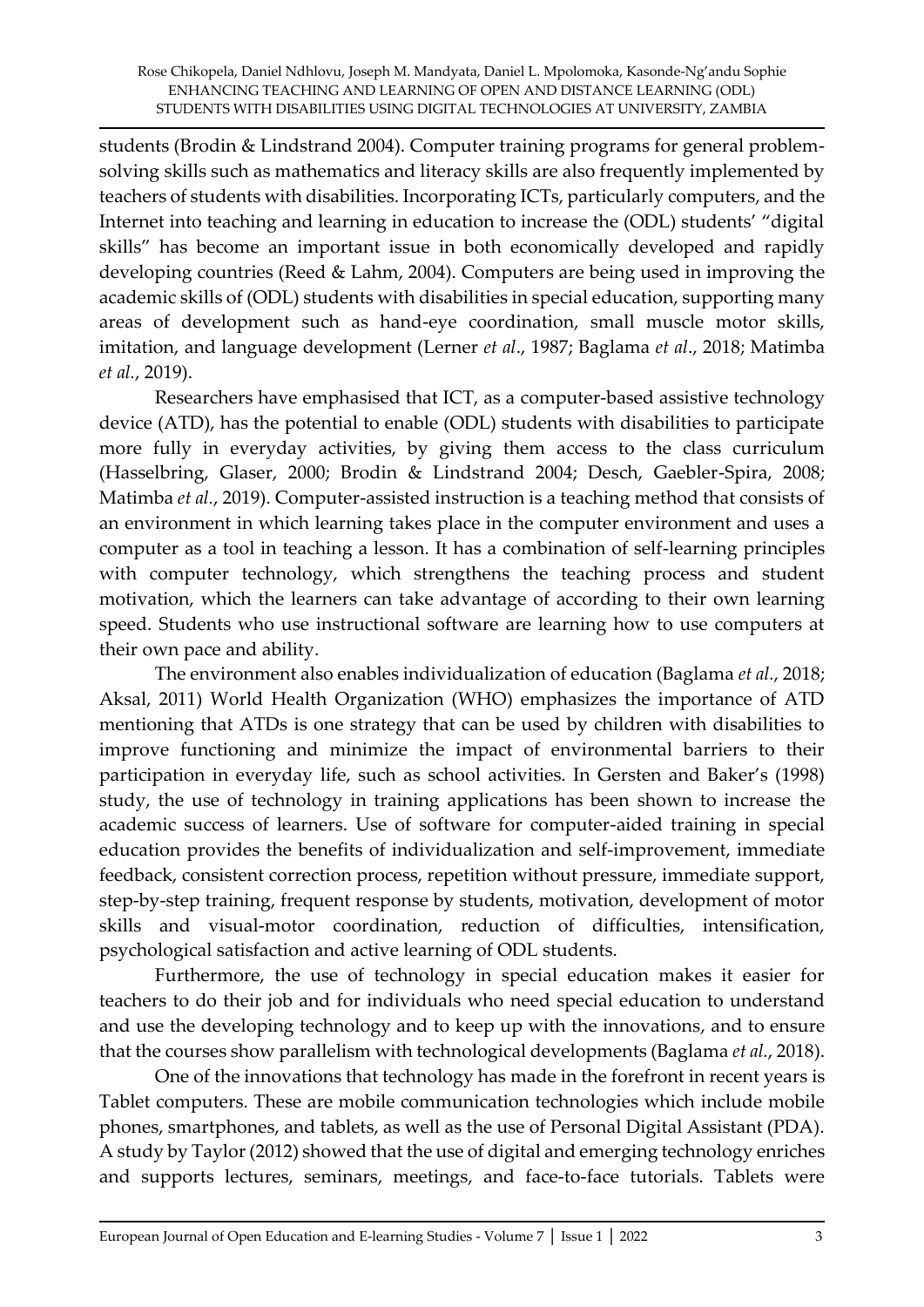preferred as teaching tools in education because they can connect to wireless networks and other computers. Additionally, tablets provide rich education and training environment for (ODL) students and teachers, which helps students increase their interest and desire in the lesson and helps their learning (Aksal, 2011; Haksiz, 2014). These students and teachers should receive continuous support and training according to their competencies in using Tablet PC to overcome the difficulties of using technology and enhance the learning of students with disabilities. Teachers' views on the use of tablet computers indicate that tablet computers should be used when teaching target skills, teaching self-care skills, gaining independence skills, and applying for awards in visual applications (Savas, 2013).

Research done by Gui-Rosenblit (2009) on distance education in the digital age revealed that the use of digital technology improved both teaching and learning due to the easy retrieval of the available material resources in the cases where textbooks were not available or proved to be very expensive.

In the proposals related to educational tools, teachers emphasized the importance of visual education tools for the students with hearing impairment and the use of technological educational tools such as computer-internet, television, video cassettes, and computer floppy disks. (Baglama *et al.*, 2018; Chikopela *et al.*, 2017). In a similar study, Tassel-Baska *et al*. (1999) suggested that technology should be integrated into training programs.

At Kwame Nkrumah University Open distance learning started in 1997 with the offering of diploma courses. In 2009, the programme changed to the offering of first degree. In the past when the diploma was being offered the use of modern technology like computers and cellphones was not mostly used for academic purposes as compared to the time when first degree programme started to be offered to date. The emerging and digital technology has been now utilized by lecturers and learners during teaching and learning periods. This study, therefore, sought to establish how digital technology was being used to enhance the teaching and learning of ODL students with disabilities at Nkrumah University.

### **4. Methodology**

#### **4.1 Research design**

The study used case study design. Sturman (1997) defines a case study as a generic term for the investigation of an individual, group, or phenomena. A case study was used to gather information on digital technologies used to enhance the teaching and learning of ODL students with disabilities. The case study method seeks to describe a unit in detail, in context and holistically (Kombo and Tromp, 2006; Holstein & Gubrium, 2011; Creswell, & Plano Clark, 2011; Banda, *et al.*, 2017).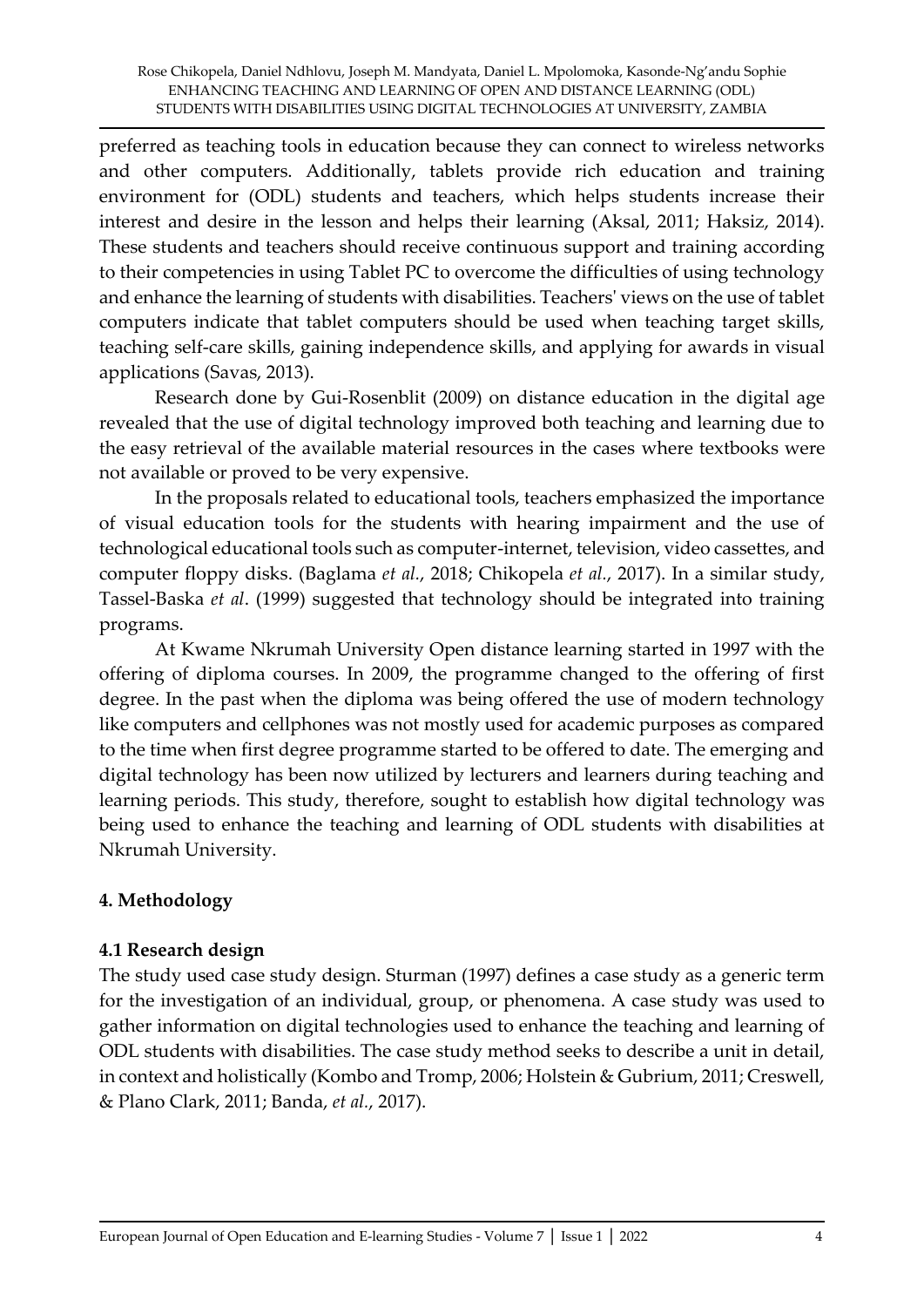#### **4.2 Population and sample**

The population of this study comprised all students with disabilities under ODL and their lecturers. According to Kasonde-Ng'andu (2013), "*A population is a group of individuals, objects or items from which samples are taken for measurement*." A total sample of 30 participants was used (5 lecturers and 25 students).

### **4.3 Sampling technique**

Purposive sampling technique was utilized in the study. Teachers and (ODL) students with disabilities were selected with a purpose in mind based on the skill and judgement on their experience in teaching and learning using digital technology. McMillan and Schumacher (2001:319) support the use of this technique. They contend that "*the power and logic of purposive sampling is that a few cases studied in depth yield many insights about the topic, whereas the logic of probability sampling depends on selecting a random or statistically representative sample for generalisation to a larger population*".

### **4.4 Instruments and data analysis**

The interview guide and Focus Group Discussion guide were mainly used to collect data. The main task in interviewing the respondents was to understand the meanings of the interviewees or participants say about the topic under study and sought to cover both factual and meaningful levels of the themes under the study. The interview guide was used because it was particularly useful for getting the story behind a participant's experiences and the researcher pursued in-depth information around the topic. Thematic analysis was used to analyse data.

#### **5. Results and Discussion**

### **5.1 Digital technologies being used by ODL lecturers and students**

It was reported that digital technology was used in the teaching and learning of students with disabilities at Kwame Nkrumah University under ODL. The digital technology that was indicated in Table 1 below.

| <b>Table 1.</b> FOLITS OF TECHNOLOGIES IN USE AT THE UTHVEISITY |              |      |
|-----------------------------------------------------------------|--------------|------|
| <b>Digital Technology</b>                                       | <b>Score</b> | $\%$ |
| Internet                                                        | 4            | 13   |
| Social media                                                    | 5            | 17   |
| Laptop                                                          | 3            | 10   |
| Desktop computer                                                | 5            | 17   |
| Television                                                      | 5            | 17   |
| Ipad                                                            |              | 3    |
| Skype                                                           |              | 3    |
| Cellphone                                                       | 4            | 13   |
| Video chatting                                                  |              | 3    |
| Youtube                                                         |              | 3    |
| Total                                                           | 30           | 100  |

**Table 1:** Forms of Technologies in use at the University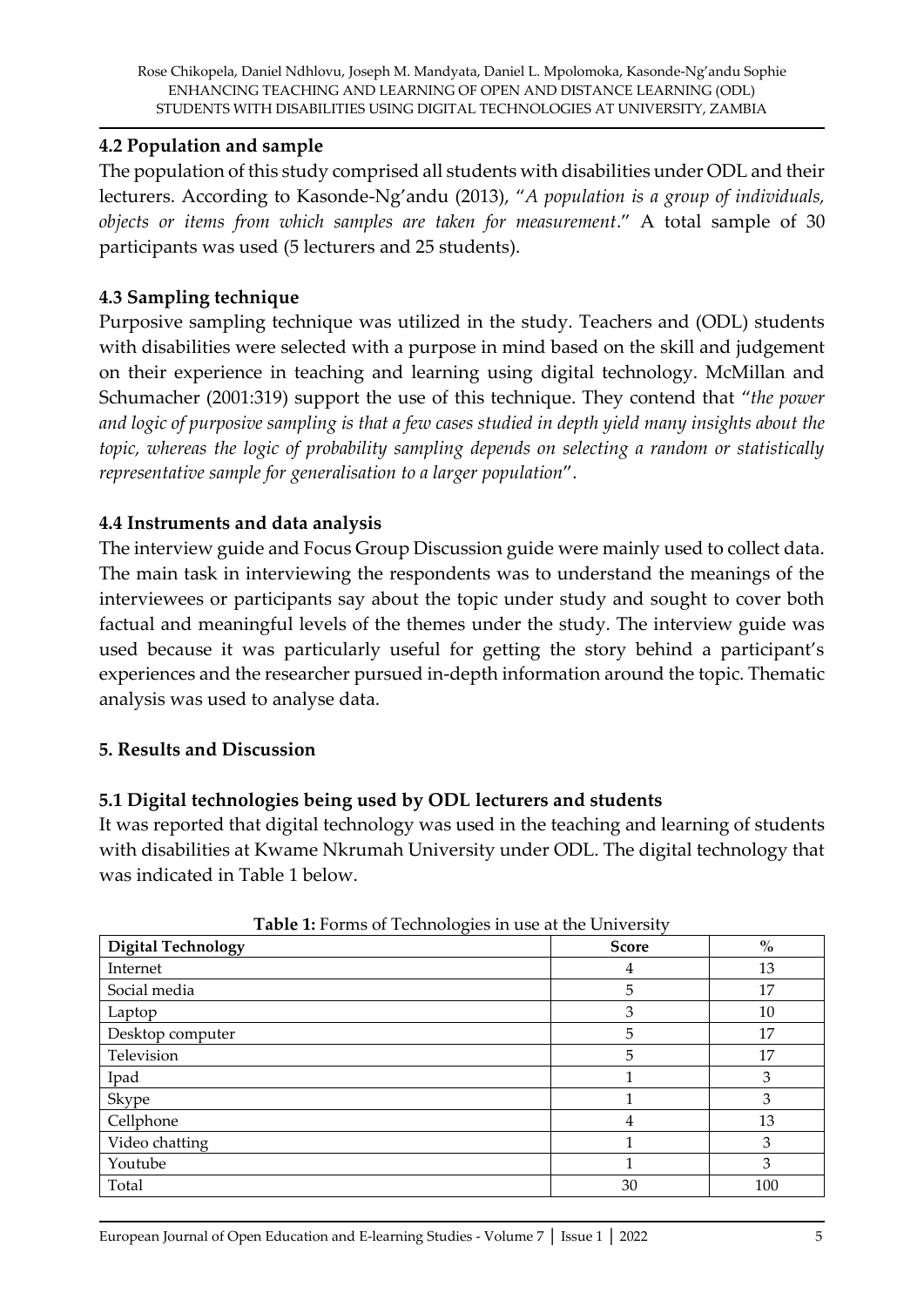Results show that social media, desktop computers, and television were the most used digital technology for teaching and learning of ODL students with disabilities. Lecturers mentioned that social media, through the use of WhatsApp groups for the class of students with disabilities made it easier for them to convey information faster. Whatsapp platform was used for class announcements, discussions, and sharing class notes. One lecturer said:

*"The use of WhatsApp group has enabled me to communicate to all the students at once unlike calling them one by one when I have something to tell the class"*

A student said:

*"The technology that has come where we use WhatsApp group is very efficient. We receive class notes on the platform. We also hold group discussions when we are revising and preparing for exams. This is very beneficial especially to some of us who live very far away and cannot make it to discussions all the time."*

Notwithstanding the above, technology has made communication easy between ODL students with disabilities and lecturers using WhatsApp group unlike some years back when lectures had to send modules by post. The use of postal services was not efficient because documents would not reach students on time and in some cases would go missing and students with disabilities would never receive them hence creating a communication breakdown between lecturers and students. Consistent with this finding, Massy and Zemsky (1995) established that the use of emerging information technology brought the change of printing technology from hand written and it lasted for a long period of time and enhanced academic productivity.

Desktop computers in the computer lab were used for teaching and learning ICT subjects. Teachers taught practical use of computers to students with disabilities. In addition, lecturers used computers to send assignments to students through emails. Students also mentioned that they used the university computers to type assignments and receive emails from their lecturers. Teachers said that use of computers when teaching was very effective in visual-spatial learning of students with hearing impairment. On the other hand, students with visual impairment benefited from using computers to write assignments, tests, and examinations. This finding corroborates with what Mpolomoka, *et al.* (2021) established regarding benefits learners with diverse needs derive from technology. For example, a student with visual impairment said that

*"I write my assignments using the university computers in the computer lab instead of using braille".* 

Another student said: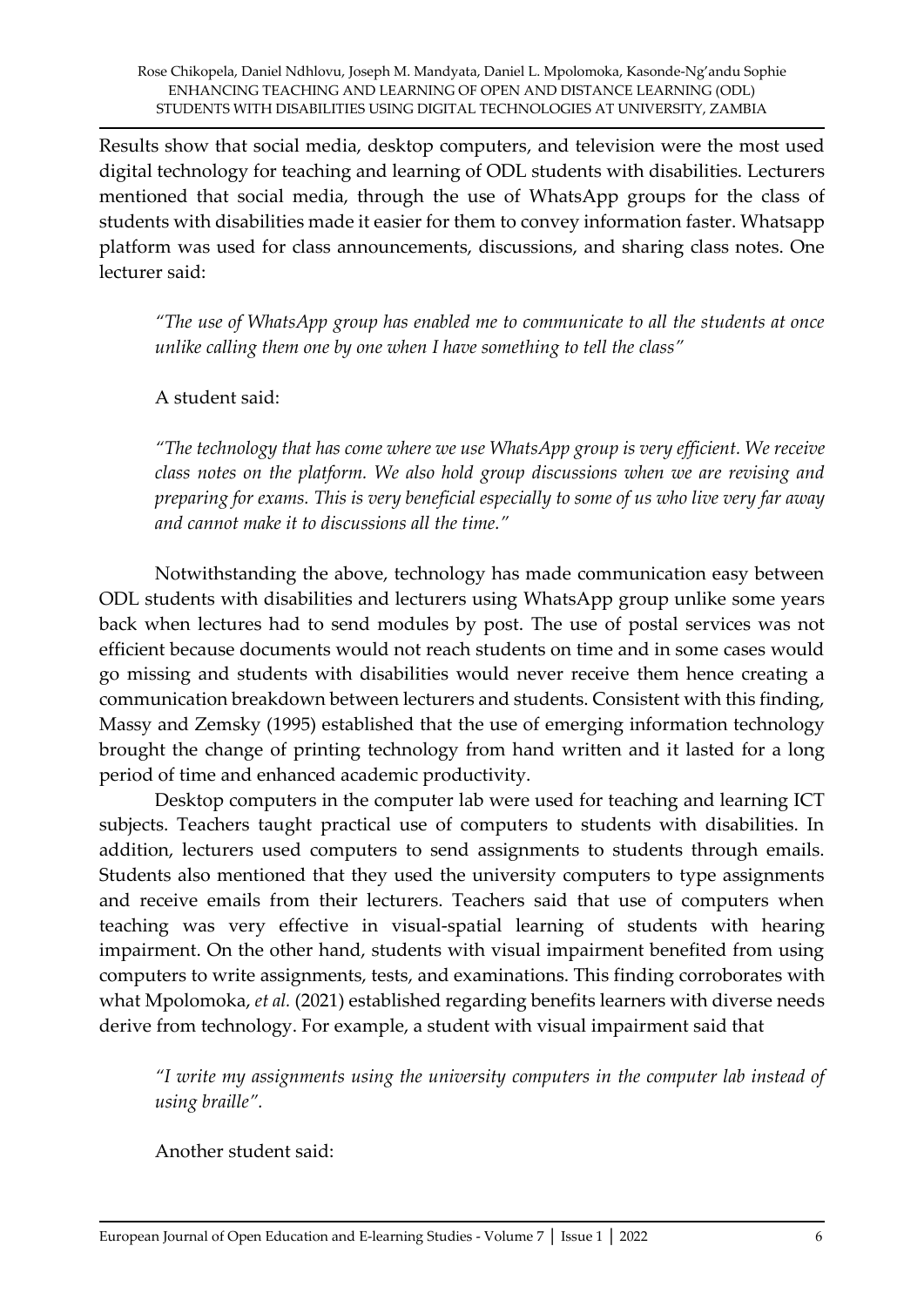*"I receive documents from my lecturers and send assignments to my lecturers using emails on the institution computers".*

For this reason, the use of digital technology (like desktop computers) at the university has provided the most needed resource and acquisition of technological skills by students with disabilities. Similarly, Aksal (2011) and Mpolomoka *et al.* (2021) confirm that using the tools for technology in one environment also enables individualization of education for students. Students are able to work individually and consult where they are stuck.

The findings of this study showed that televisions were used to teach students with disabilities using DVDs that had lessons through watching some instructions on the lesson presented electronically. For example, one lecturer said:

*"I teach Zambian sign language and some practical topics in some subjects using DVDs".*

One student said:

*"I watch DVDs and practice sign language. This makes me learn more because I rewind and watch it over and over again just to master some difficult signs"*

In similar studies, Tassel-Baska *et al.* (1999) suggested that technology should be integrated into training programs; Chikopela, Sikanyika, Kalizinje, and Sondashi (2021); and Baglama *et al*. (2018) findings on teachers' proposals related to educational tools emphasized the importance of visual education tools for the students with hearing impairment and the use of technological educational tools such as computer-internet, television, video cassettes and computer floppy disks to learners with disabilities. This implies that using digital technology to deliver lessons to ODL students with disabilities has assisted students to watch and practice. This way their learning is enhanced.

The results of this study also showed that the use of laptops enhances the teaching and learning of ODL students with disabilities at Kwame Nkruma University. Some lecturers used projectors connected to the laptops to deliver lessons. Few students also used laptops to research and write their assignments. Students with disabilities confirmed that the use of projectors connected to laptops during lectures speeds up their learning. Due to this factor, demonstrations of some topics were also easy to follow and laptops are easy to carry. All the participants mentioned that laptops were very portable and useful for research. However, most students did not have laptops because they could not afford to buy them. One student said:

*"I do not use a laptop to research because I cannot afford to buy it. I just rely on the computers in the computer lab when I am researching"*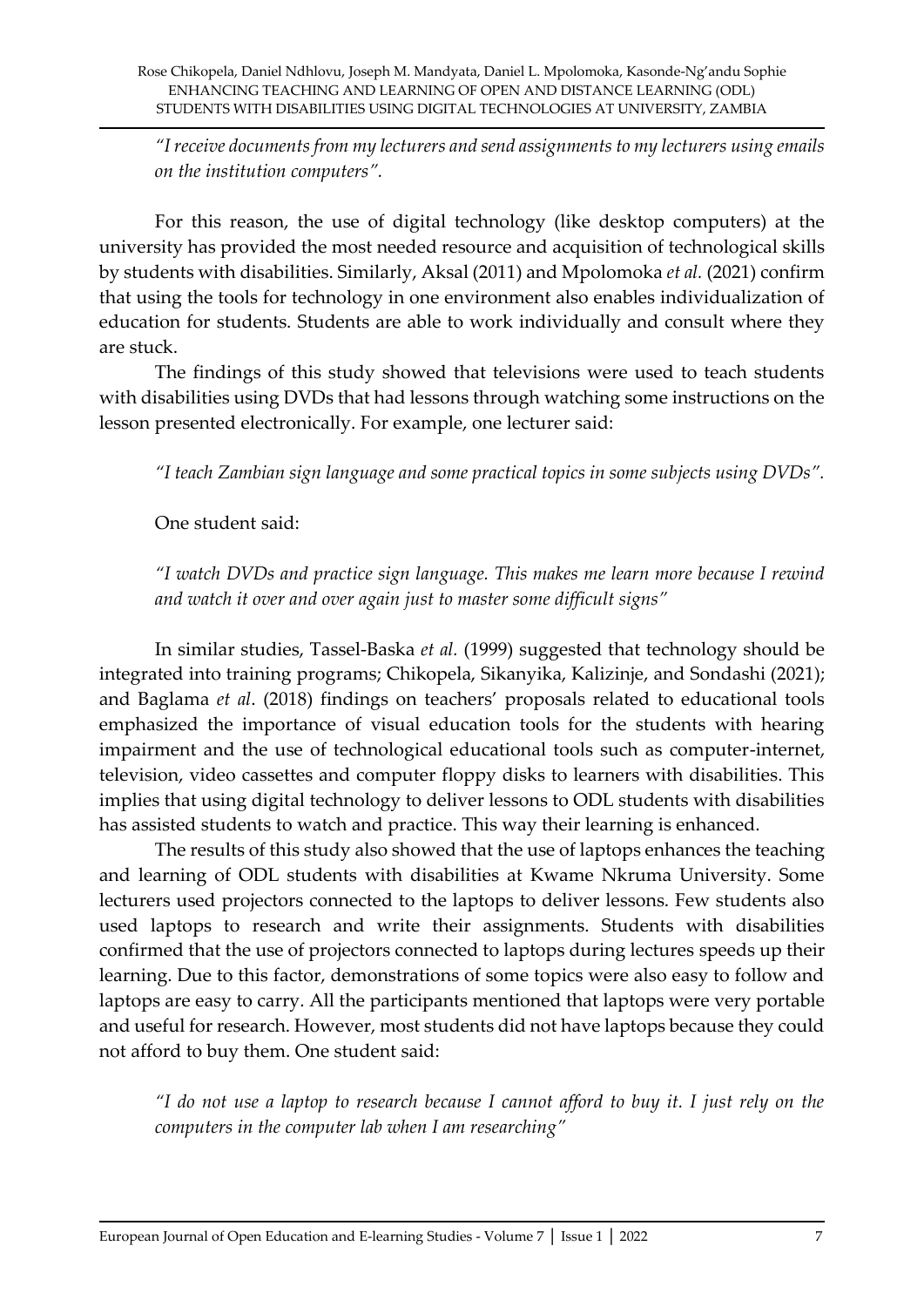This is in contrast with Gaebler-Spira, (2008) who emphasised that ICT, as a computer-based assistive technology device has the potential to enable students with disabilities to participate more fully in everyday activities, by giving them access to the class curriculum.

Another digital technology that was used is the internet. All the participants mentioned that they used the internet to research and get updated with information on their lessons. Lecturers explained that the internet was used to research and update their lessons. A lecturer said:

*"We are living in the ICT era; it is now easy to gather data for lectures and modules from a lot of sources on the internet. The only challenge we have is internet connectivity. Sometimes the internet is not strong hence our pace to browse and download data becomes slow. This somehow contributes to our inability to prepare some information to use in the lessons and for our modules in good time."*

Students also mentioned that the internet was used to research in order to come up with the contents of the assignments. One student said:

*"I get a lot of information from the internet for my assignments within a short period of time when there is good internet connectivity."*

This shows that the use of the internet promoted easy and quick access to information and promoted individual learning in ODL students with disabilities. Through research, a lot of knowledge has been acquired on a lot of issues that relate to the courses the students take especially when researching for assignment writing.

In support of this finding, Baglama *et al.*, (2018) confirms that the use of technology in special education will make it easier for teachers to do their job and for individuals who need special education to understand and use the developing technology and to keep up with the innovations and technological developments. This study showed that the use of Ipads for teaching and learning was rare. Only one teacher had an Ipad that was used in teaching. The lecturer used the Ipad to present lectures. All the students did not have Ipads. Similarly, Savas's (2013) study on teachers' views on the use of tablet computers indicates that tablet computers should be used when teaching target skills, teaching self-care skills, gaining independence skills, and applying for awards in visual applications. This shows that most teachers and students do not make use of Ipads in their teaching and learning process. This limits the lecturers to teach ODL special education students target skills and self-care skills.

Skype was also another digital technology that was used by only one participant. A majority of the respondents had not used Skype in their lessons. The student who used Skype said: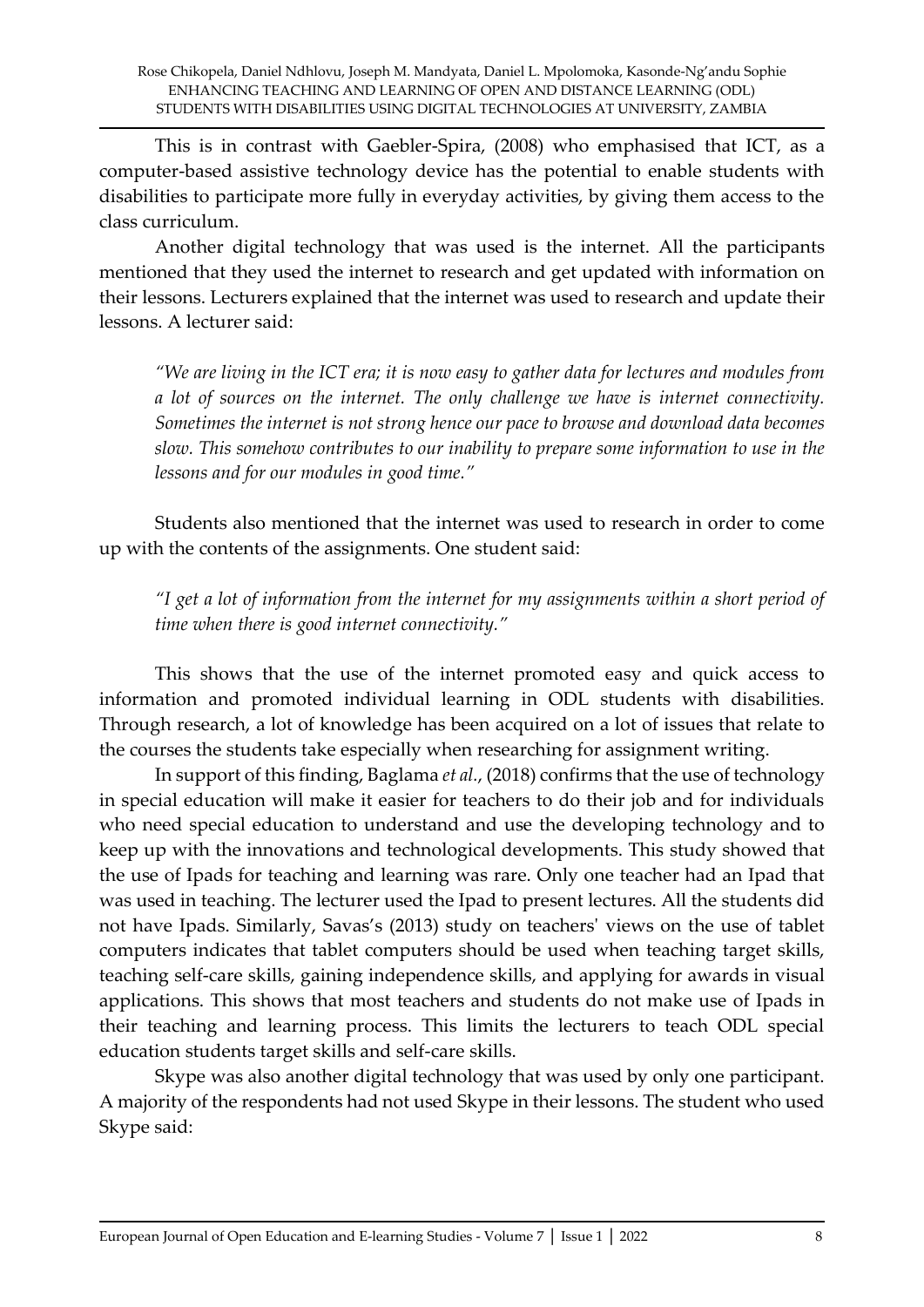*"I once used Skype to get clarity from one of the lecturers on how to go about my tutorial presentation"*

A student who never used Skype said:

*"I have never used Skype. I just make use of Whatsapp. For me, I think Whatsapp is more convenient than Skype."*

The non-use of Skype could be due to the fact that most lecturers and students rely on WhatsApp for online face-to-face communication. This contrasts with what Taylor (2012) showed that the use of digital and emerging technology enriches and supports lectures, seminars, meetings, and face-to-face tutorials.

Cellphones were also discovered to enhance the teaching and learning of ODL students with disabilities. Whatsapp discussions were done through cellphones as well as most research. Both lecturers and students were able to download documents on their smartphones and used them for teaching and learning. One lecturer said:

*"I mostly make use of my cellphone to download documents for lectures and then transfer them to my laptop because the internet is stable. The only challenge is that I have to buy the internet bundles with my own money even when the beneficiaries of the materials I download are the students who belong to this institution."*

Additionally, participants mentioned that communication through cellphones was easier than any other form of communication because it provided immediate feedback. This implies that the use of this gadget promoted constant communication with students and lecturers. Similarly, a study by Gui-Rosenblit (2009) on distance education and the digital age revealed that the use of digital technology improved both teaching and learning due to the easy retrieval of the available material resources in cases where textbooks were not available or proved to be very expensive.

The findings of this study also showed that video chatting was another emerging technology that was used when learning. This compliments Chikopela, Sikanyika, Kalizinje, and Sondashi (2021) who confirm the same. Unanimously, students mentioned that video chats create face-to-face learning and enable students to participate in shared activities such as group presentations. The student said:

"*Sometimes I video chat with a friend when I need help on any class activity*."

For this reason, video chatting makes it easy for students with disabilities to share academic information whilst talking to each other. This also strengthens the socialization of these students because of their ability to see and read a person's emotions.

In addition, this study showed that youtube was another emerging technology that was used to learn some topics online. The majority of the students mentioned that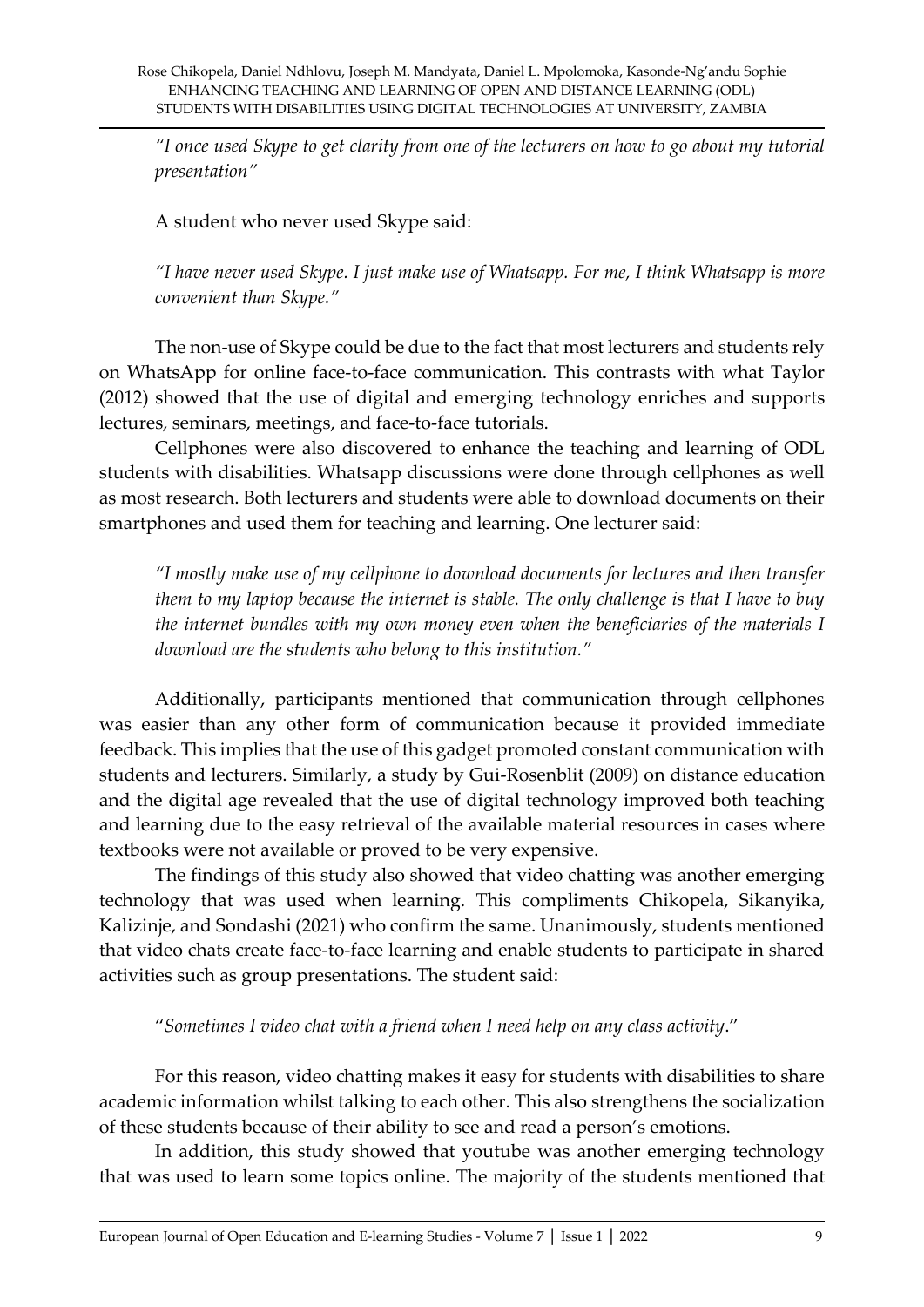youtube was useful in learning practical topics. They said that it was very easy to follow the instructions. This shows that youtube is another technology that is used by students with disabilities to learn. In support of this finding, Gersten and Baker's (1998) study, revealed that the use of technology in training applications has been shown to increase the academic success of learners.

## **6. Conclusion and Recommendations**

The use of digital technology has enhanced the teaching and learning of ODL students with disabilities.

The study recommends that:

- 1. The institution conducts technology-biased capacity building workshops for all ODL lecturers.
- 2. The institution should sensitise lecturers and students with disabilities on the use of all digital technology to enhance teaching and learning.
- 3. The institution should have internet connectivity all the time.

## **Conflict of Interest Statement**

The authors declare no conflicts of interest.

#### **About the Authors**

**Rose Chikopela (PhD)** is a Senior Lecturer at Zambia Institute of Special Education in the Department of Hearing Impairment. She has 13 years of professional experience in research and lecturing in the field of Special Education, Guidance, and Counselling. She has also published various articles in local and international refereed journals.

**Daniel Ndhlovu (PhD)** is a Senior Lecturer at the University of Zambia, member of the Special Education Association of Zambia, and a former President of the National Guidance and Counselling Association of Zambia (NAGCAZ). He holds a Doctor of Philosophy in Special Education, Master of Education in Special Education, and Bachelor of Education in Special Education from the University of Zambia. He also has a Diploma in Guidance, Counselling and Placement, Secondary School Teachers' Diploma, and Certificate in Accounts and Business Studies. To his credit, he has 37 years of teaching and administrative experience at the secondary and tertiary levels of education. He has served as Assistant Dean Postgraduate in the School of Education whose main responsibility was to coordinate postgraduate activities including their research. He has also served as Assistant Director responsible for postgraduate studies for the University of Zambia in collaboration with the Zimbabwe Open University at the Institute of Distance Education. He is a member of the University of Zambia Senate. He teaches Research Methods in Education, Guidance, and Counselling in Special Education. He has supervised more than 100 masters and PhD students who have graduated and have joined the labour market in employment. He has also been a consultant for local and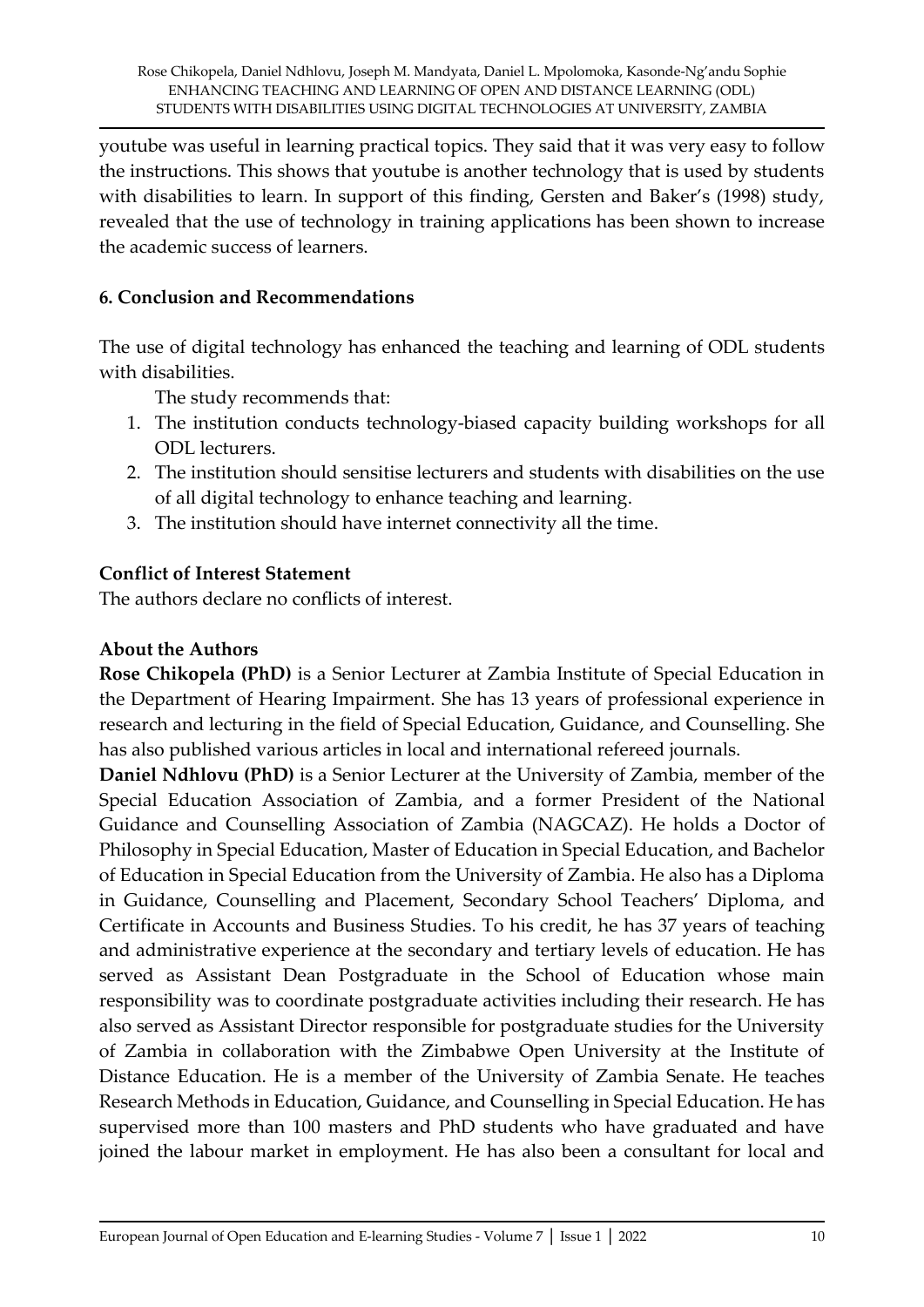international NGOs. He has also been a team leader on various assignments to write or develop teaching and learning materials for secondary and tertiary levels of education. **Joseph Mandyata (PhD)** is currently a lecturer in special education, guidance, and counselling in the School of Education at the University of Zambia. He has served in various academic and education positions such as external and internal examiner of students at postgraduate level, Assistant Dean in the School of Education; Senior Inspector of Schools (special education); a District Inspector of Schools, Head teacher of special education school, special education teacher and as a Secondary School teacher in the Zambian Ministry of Education. He has researched and published several articles in the field of special and inclusive education and guidance and counselling in local and international journals. He holds a Doctor of Philosophy degree in Special education, Master of Education in Special Education) and a Bachelor of Arts with Education degree of the University of Zambia. He lectures in Special Education and guidance and counselling courses at both post and undergraduate degree programmes. His research interests are: Policies in Special / Inclusive Education; Partnerships in Special / Inclusive Education; Guidance and Counseling, Disability, Education and Poverty for persons with disabilities.

**Daniel Lupiya Mpolomoka (PhD)** is a Lecturer and Consultant at the Zambian Open University, Head of the Research and Consultancy Unit. He has 12 years of professional experience as a lecturer and researcher in the field of Literacy, Open and Distance Education in Higher Institutions of Learning, Adult Education, Special Education, and Education Studies. He has also published various articles in local and international refereed journals.

**Sophie Kasonde-Ngandu (Prof.)** is a senior lecturer in the Department of Educational Psychology, Sociology and Special Education in the School of Education at the University of Zambia. She teaches Educational Psychology and Educational Research.

### **References**

- Aksal, F.A. (2011). Developing evaluative tool for online learning and teaching process. *TOJET: The Turkish Online Journal of Educational Technology, 10(3), 69-75.*
- Baglama, B., Haksiz, M. and Uzunboylu, H. (2018)*.* Technologies Used in Education of Hearing Impaired Individuals. *iJET* – 13 (9). <https://doi.org/10.3991/ijet.v13i09.8303>
- Banda, S., Mpolomoka, D.L., Mbono, D. and Sampa, R.L. (2017). "Use of questions in qualitative research: How questions guided our study", *International Journal of Development Research*, 7, (12).
- Brodin J. and Lindstrand, P. (2004). Are computers the solution to support development in children in need of special support? *Technol Disabil 16, 137–45.*
- Chikopela, R., Mpolomoka, D.L., Mandyata, J., Kaoma, S. and Ndhlovu, D. (2017). *Attitude of teachers on pupils with hearing impairment in inclusive schools.* Paper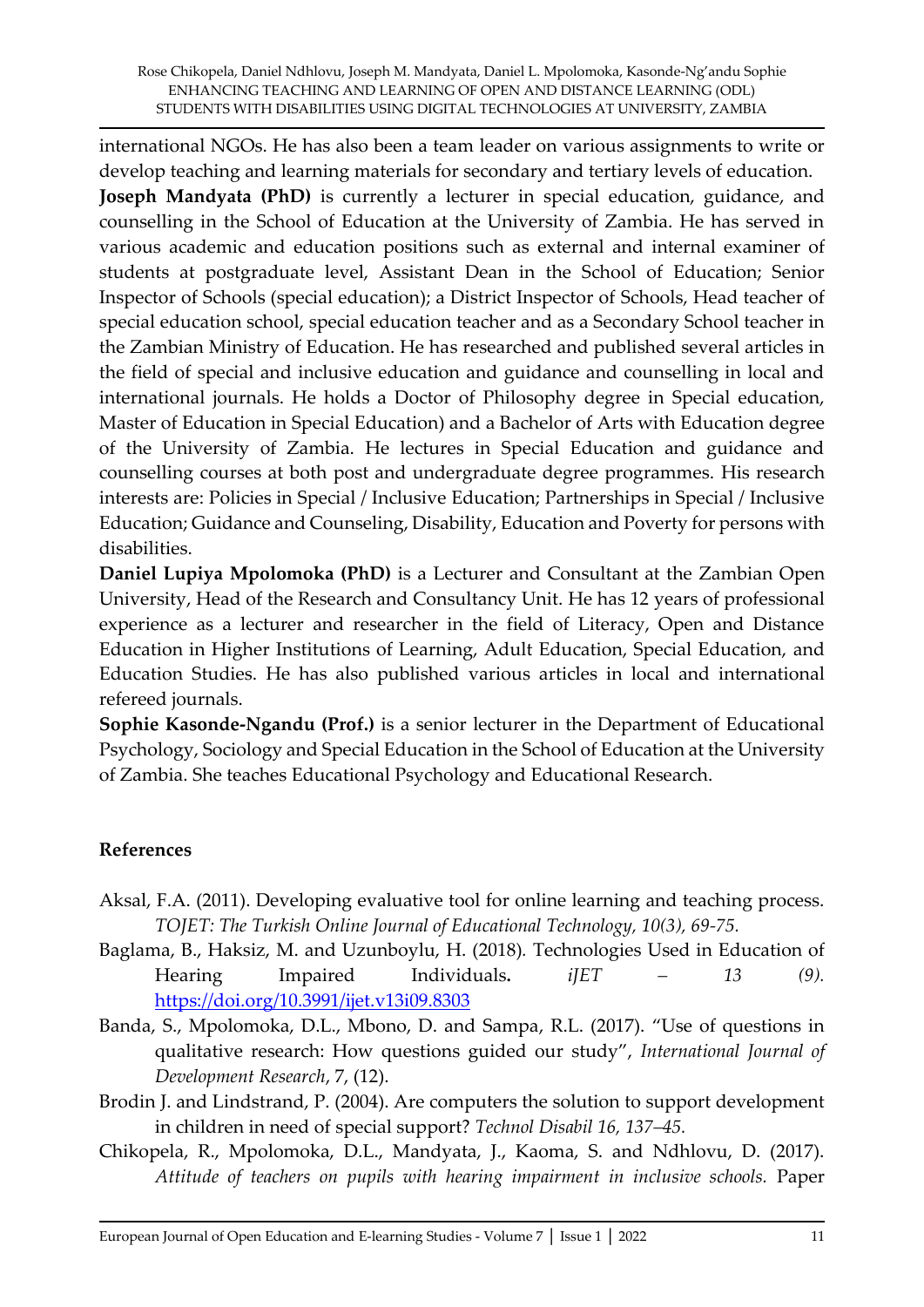presented at the African Federation of Teaching Regulatory Authorities (AFTRA), 6th Teaching and Learning in Africa Conference and 8th Roundtable, University of South Africa, Pretoria, South Africa, 22-26 May, 2017.

- Chikopela, R., Sikanyika, F.S., Kalizinje, C.N. and Sondashi, G. (2021). Digitalization of Teaching and Learning: Experiences and Opportunities in Selected Higher Learning Institutions in Zambia. *International Journal of Research and Innovation in Social Science (IJRISS) V(IX), 43-53*
- Creswell, J. and Plano Clark, V. (2011). *Designing and conducting mixed methods research (2nd ed.)*. Thousand Oaks, CA: Sage.
- Desch L, Gaebler-Spira D. (2008). Prescribing Assistive-technology systems: *Focus on children with impaired communication. J Pediatr 12, 1271–80.*
- Gersten, R. & Baker, S. (1998). Real world use of scientific concepts: *Integrating situated cognition with explicit instruction. Exceptional Children, 65(1), 23-25.*  <https://doi.org/10.1177/001440299806500102>
- Guri-Rosenblit, S. (2009). Distance Education in digital age: Common misconceptions and the challenging tasks. *Journal of distance education. 23(2), 105-122*.
- Hakkarainen, K., Ilomäki, L., Lipponen, L., Muukkonen, H., Rahikainen, M., Tuominen T., *et al*. (2000). Students' skills and practices of using ICT: Results of a national assessment in Finland. *Comput Edu 34, 103–17.*
- Haksiz, M. (2014). Investigation of tablet computer use in special education teachers' courses. *Procedia-Social and Behavioral Sciences, 141, 1392-1399.*  <https://doi.org/10.1016/j.sbspro.2014.05.240>
- Hasselbring T. and Glaser, C. (2000). Use of computer technology to help students with special needs. *Future child 10, 102–22.*
- Holstein, J. and Gubrium, J. (Eds.). (2011). *Varieties of narrative analysis*. Thousand Oaks, CA: Sage.
- Kasonde-Ng'andu S. (2013). *Writing a research proposal in educational research*. Lusaka: UNZA Press.
- Lei, J. and Zhao Y. (2007). Technology uses and student achievement: A longitudinal study. *Comput Edu 49:284–96.*
- Lerner, J.W., Mardell-Czudnowski, C. and Goldenberg, D. (1987). *Special education for the early childhood years*. US: Prentice-Hall.
- Lidström, H. and Hemmingsson, H. (2014). Benefits of the use of ICT in school activities by students with motor, speech, visual, and hearing impairment: A literature review. *Scandinavian Journal of Occupational Therapy. February 2014 DOI: 10.3109/11038128.2014.880940.*
- William F. Massy and Robert Zemsky (1995). Using information technology to enhance academic productivity. Washington: Educom.
- Matimba, M., Mpolomoka, D.L. and Muvombo, M. (2019). *Access to Computer Assisted Learning (CAL) for Children with Disabilities in Schools in Lusaka District.* Proceedings of the 16th Biennial conference of the International Association of Special Education held Magamba, Tanzania, July 14-17, 2019, themed: Empowering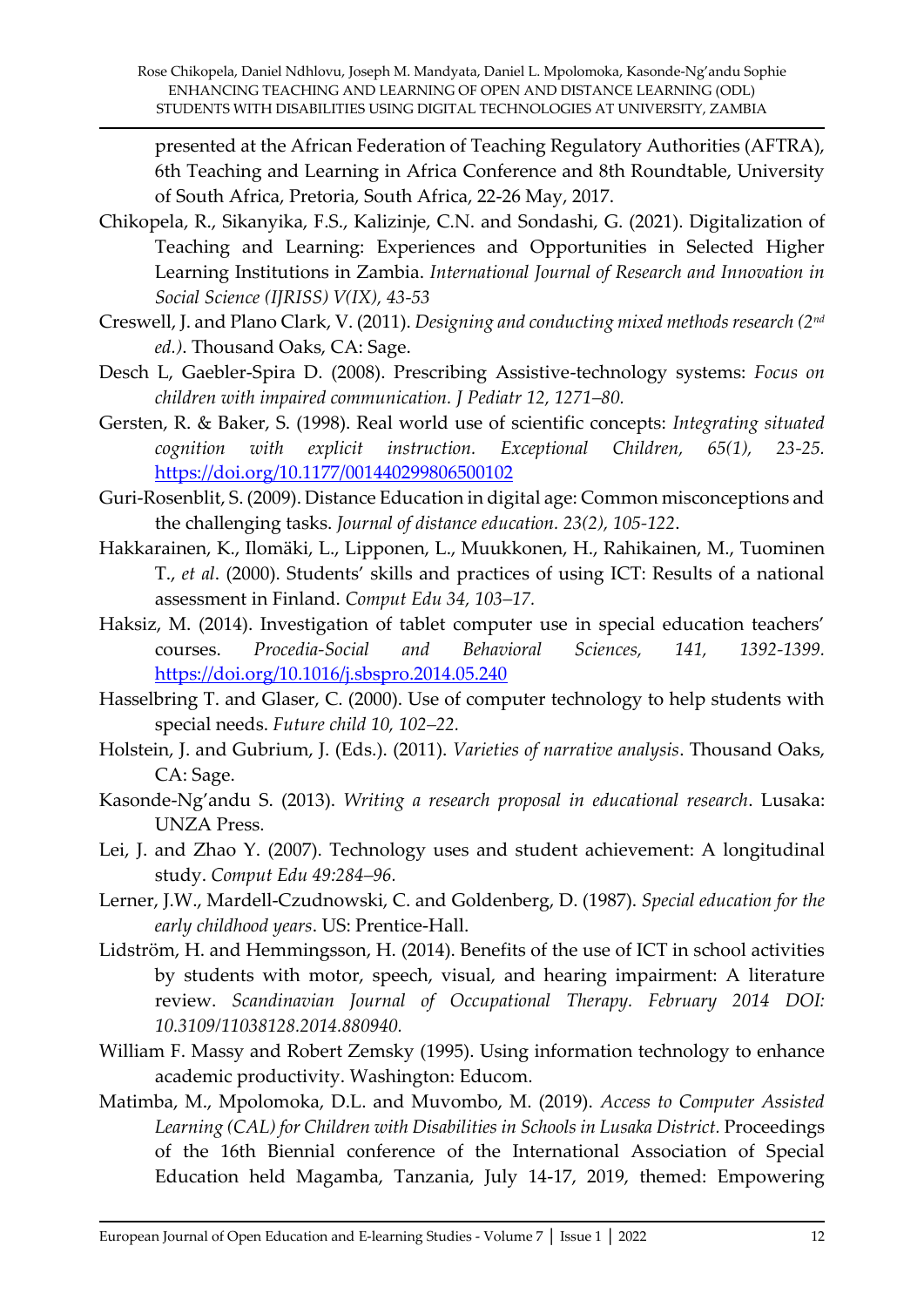Persons with Disabilities: Developing Resilience and Inclusive Sustainable Development. An Independent Publication of the International Association of Special Education. (ISBN: 978-0-9890212-3-4) Pp. 125-127.

- Mpolomoka, D.L., Chembe, C., Chikopela, R., Zulu, E. and Nachinanga, C. (2021). *Teaching differently-abled learners Design and Technology: A Review.* Paper presented at the 18th Conference on Mathematics, Science and Technology Education in Africa [COMSTEDA 18], November  $23<sup>rd</sup> - 25<sup>th</sup>$ , 2021 University of Rovuma, Nampula-Mozambique.
- Mukul, G. and Deepa, G. (2013). *Research Methodology*. Delhi: PHI Learning private limited.
- Reed, P. and Lahm, E. (2004). *Assessing students' needs for assistive technology: A resource manual for school district teams*. US: Wisconsin Assistive Technology Initiative.
- Savas, P. (2013). Tablet PCs in English Language Teaching: Benefits and challenges. *Global Journal on Technology, 4, 602-607.*
- Tassel-Baska, J., Leonhard, P., Glenn, C., Poland, D., Brown, E. and Johnson, D. (1999). Curriculum review as a catalyst for gifted education reform at the secondary level. *Journal of Secondary Gifted Education, 10(4), 473 - 481.*
- Taylor, F. (2012). Using technology for enhancing teaching and learning in Bangladeshi: *Challenges and consequences. Learning media and technology.* 37(4), 414-428.